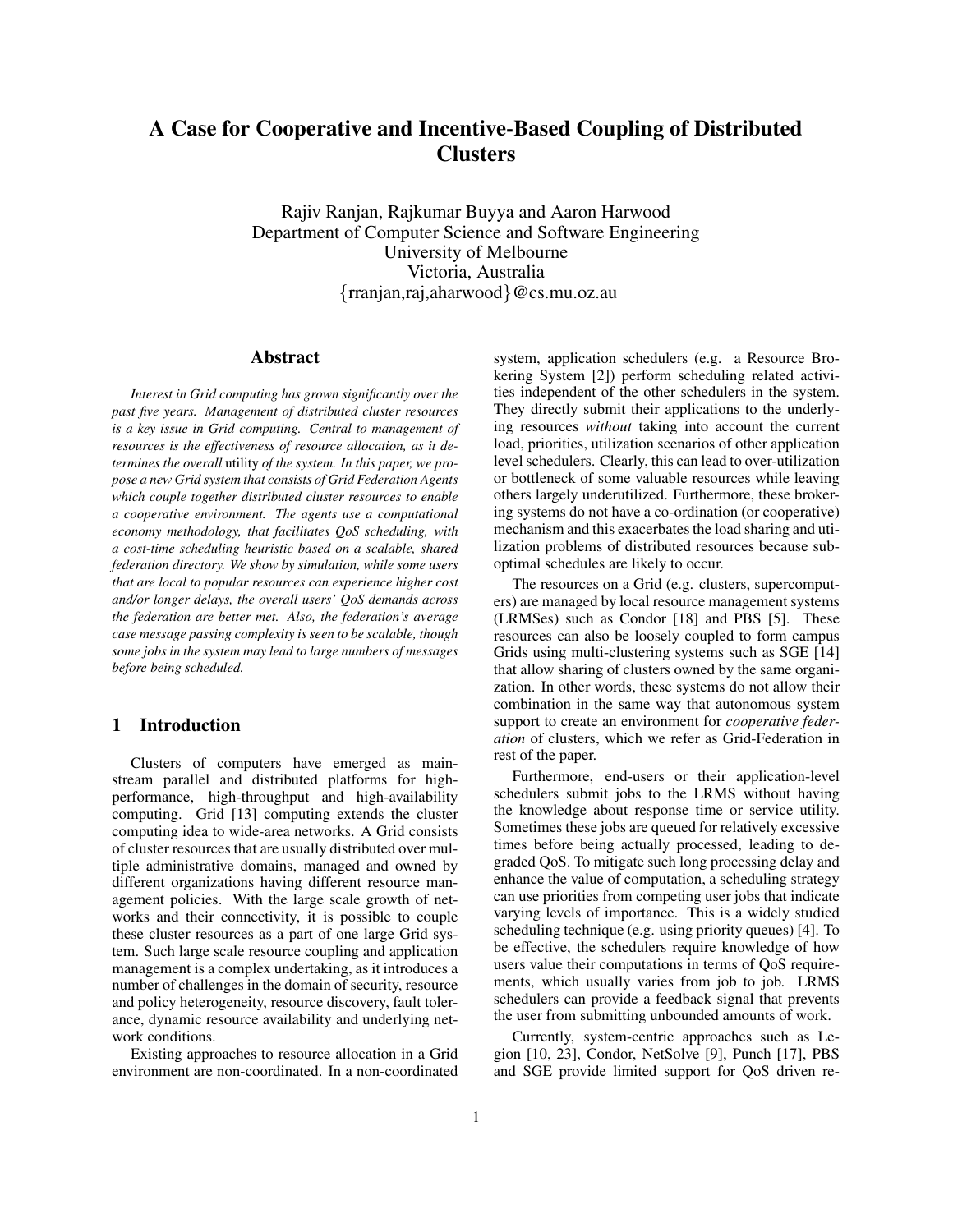source sharing. These system-centric schedulers, allocate resources based on parameters that enhance system utilization or throughput. The scheduler either focuses on minimizing the response time (sum of queue time and actual execution time) or maximizing overall resource utilization of the system and these are not specifically applied on a per-user basis (user oblivious). They treat all resources with the same scale, as if they are worth the same and the results of different applications have the same value; while in reality the resource provider may value his resources differently and has a different objective function. Similarly, the resource consumer may value various resources differently and may want to negotiate a particular price for using a resource. Users are unable to express their valuation of resources and QoS parameters. Furthermore, the system-centric schedulers do not provide any mechanism for resource owners to define what is shared, who is given the access and the conditions under which sharing occurs.

To overcome these shortcomings of non-coordinated, system-centric scheduling systems, we propose a new distributed resource management model, called Grid-Federation. Our Grid-Federation system is defined as a large scale resource sharing system that consists of a cooperative federation (the term is also used in the Legion system and should not be confused with our definition), of distributed clusters based on policies defined by their owners (shown in Fig.1). Fig.1 shows an abstract model of our grid-federation over a shared federation directory. To enable policy based transparent resource sharing between these clusters, we define and model a new RMS system, which we call Grid Federation Agent (GFA). Currently, we assume that the directory information is shared using some efficient protocol (e.g. a peer-to-peer protocol [19, 15]). In this case the P2P system provides a decentralized database with efficient updates and range query capabilities. Systems like Condor Flock [12] are based on manually configured static resource information and this is a significant disadvantage when building large grid systems. Individual GFAs access the directory information using the interface shown in Fig.1, i.e. subscribe, quote, unsubscribe, query. In this paper, we are not concerned with the specifics of the interface (which can be found in [20]) although we do consider the implications of the required message-passing, i.e. the messages sent between GFAs to undertake the scheduling work.

Our approach considers the emerging computational economy metaphor [2, 21, 22] for Grid-Federation. In this case resource owners: can clearly define what is shared in the Grid-Federation while maintaining a complete autonomy, can dictate who is given access and get incentives for leasing their resources to federation users. We adopt the market based economic model from [2] for resource allocation in our proposed framework. Other user-centric models are described in [11] and are targeted at clusters. Some of the commonly used economic models [6] in resource allocation includes the commodity market model, the posted price model, the bargaining model, the tendering/contract-net model, the auction model, the bid-based proportional resource sharing model, the community/coalition model and the monopoly model. We mainly focus on the commodity market model [24]. In this model every resource has a price, which is based on the demand, supply and value in the Grid-Federation. Economy model driven resource allocation methodology focuses on: (i) optimizing resource provider's objective functions, (ii) increasing end-user's perceived QoS value based on QoS level indicators [20] and QoS constraints.

The key contribution of the paper includes our proposed new distributed resource management model, called Grid-Federation, which provides: (i) decentralization via a shared federation directory that gives site autonomy and scalability; (ii) ability to co-ordinate resource management; (iii) incentives for resources owners to share their resources as part of federation; (iv) access to a larger pool of resources for all users. In this paper we demonstrate, by simulation, the feasibility and effectiveness of our proposed Grid-Federation.

The rest of the paper is organized as follows. In Section 2 we summarize our Grid-Federation and Section 3 deals with various experiments that we conducted to demonstrate the utility of our work. We end the paper with some concluding remarks and future work in section 4.

# **2 Grid-Federation models**

This section provides comprehensive details about our proposed Grid-Federation, including models used for budget and deadline calculations in the simulations of the next section.

# **2.1 General Grid-Federation scheduling technique**

We define our Grid-Federation (shown in Fig.1) as an architectural framework that enables logical coupling of cluster resources. The Grid-Federation supports policy based transparent sharing of resources and QoS [16] based application scheduling. We also propose a new computational economy metaphor for the Grid-Federation. Computational economy [2, 21, 22] enables the regulation of supply and demand of resources, offers incentive to the resource owners for leasing, and promotes QoS based resource allocation. This framework consists of cluster owners as the resource providers and the end-users as the resource consumers. The End-users are also likely to be topologically distributed, having different performance goals, objectives, strategies and demand patterns. We focus on optimizing the resource provider's objective and resource consumer's utility functions by using a quoting mechanism.

The distributed information sharing in the Grid-Federation is facilitated through a federation directory. We assume that the the directory information is shared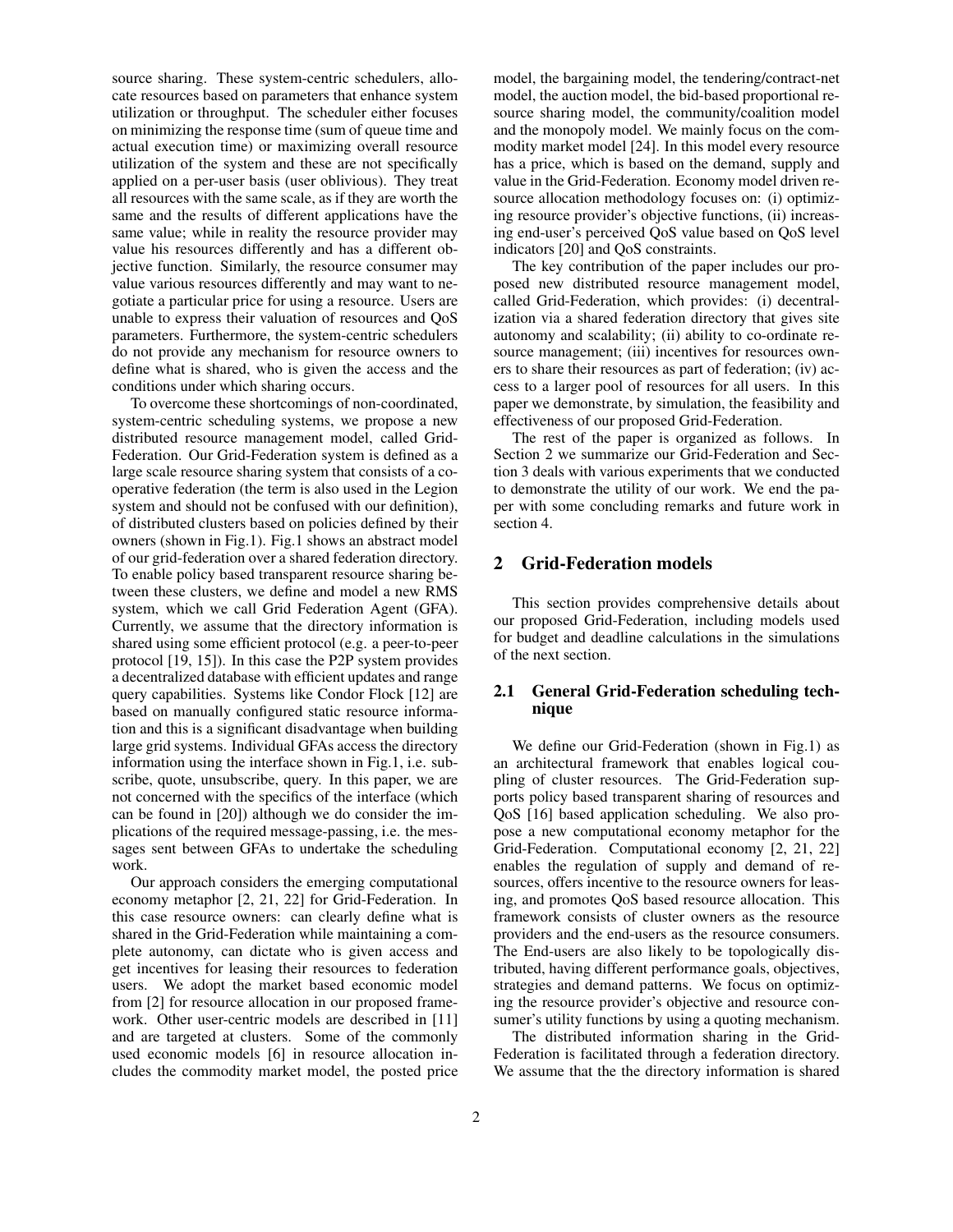

**Figure 1. Grid-Federation**

using some efficient protocol (e.g. a peer-to-peer protocol [19, 15]). The federation directory maintains quotes or advertised costs from each GFA in the federation. Each quote consists of a resource description  $R_i$ , for cluster  $i$ , and a cost for using that resource  $c_i$ , configured by respective cluster owners. Using  $R_i$  and  $c_i$ , a GFA can determine the cost of executing a job in cluster  $i$  and the time taken, assuming that cluster  $i$  has no load. The actual load of the cluster needs to be determined dynamically and the load can lead to changes in time taken (for job completion). In this paper, we assume that  $c_i$  remains static throughout the simulations. Each GFA can query the federation directory to find the  $k$ -th fastest cluster or the  $k$ -th cheapest cluster. We assume the query process is optimal, i.e. that it takes  $O(\log n)$  messages [8] to query the directory, when there are  $n$  GFAs in the system. In this paper, we consider the number of additional messages that are used to satisfy our Grid-Federation scheduling process. We also model Grid Bank [3] as an entity that provides services for credit management in the Grid-Federation.

In Fig.1 a user who is local to GFA 3 is submitting a job. If the user's job QoS can't be satisfied locally then GFA 3 queries the federation directory to obtain the quote of the 1-st fastest or 1-st cheapest cluster. In this case, the federation directory returns the quote advertised by GFA 2. Following this, GFA 3 sends a negotiate message (enquiry about QoS guarantee in terms of response time) to GFA 2. If GFA has too much load and cannot complete the job within the deadline then GFA 3 queries the federation directory for the 2-nd cheapest/fastest GFA and so on. The query-negotiate process

is repeated until GFA 3 finds a GFA that can schedule the job (in this example the job is finally scheduled on cluster 4).

Every federation user has to express how much he is willing to pay, called a *budget*, and required response time, called a *deadline*, for his job number j. In this work, we say that a job's QoS has been satisfied if the job is completed within budget and deadline, otherwise it is not satisfied. Every cluster in the federation has its own resource set  $R_i$  which contains the definition of all resources owned by the cluster and ready to be offered.  $R_i$  can include information about the CPU architecture, number o f processors, RAM size, secondary storage size, operating system type, etc. In this work,  $R_i = (p_i, \mu_i, \gamma_i)$  which includes the number of processors,  $p_i$ , their speed,  $\mu_i$  and underlying interconnect network bandwidth,  $\gamma_i$ . We assume that there is always enough RAM and correct operating system conditions, etc. The cluster owner charges  $c_i$  per unit time or per unit of million instructions (MI) executed, e.g. per 1000 MI.

A job consists of the number of processors required,  $p_{i,j,k}$ , the job length,  $l_{i,j,k}$  (in terms of instructions), the budget,  $b_{i,j,k}$ , the deadline or maximum delay,  $d_{i,j,k}$  and the communication overhead,  $\alpha_{i,j,k}$ . We write  $J_{i,j,k}$  to represent the  $i$ -th job from the  $j$ -th user of the  $k$ -th resource.

To capture the nature of parallel execution with message passing overhead involved in the real application, we considered a part of total execution time as the communication overhead and remaining as the computational time. In this work, we consider the network com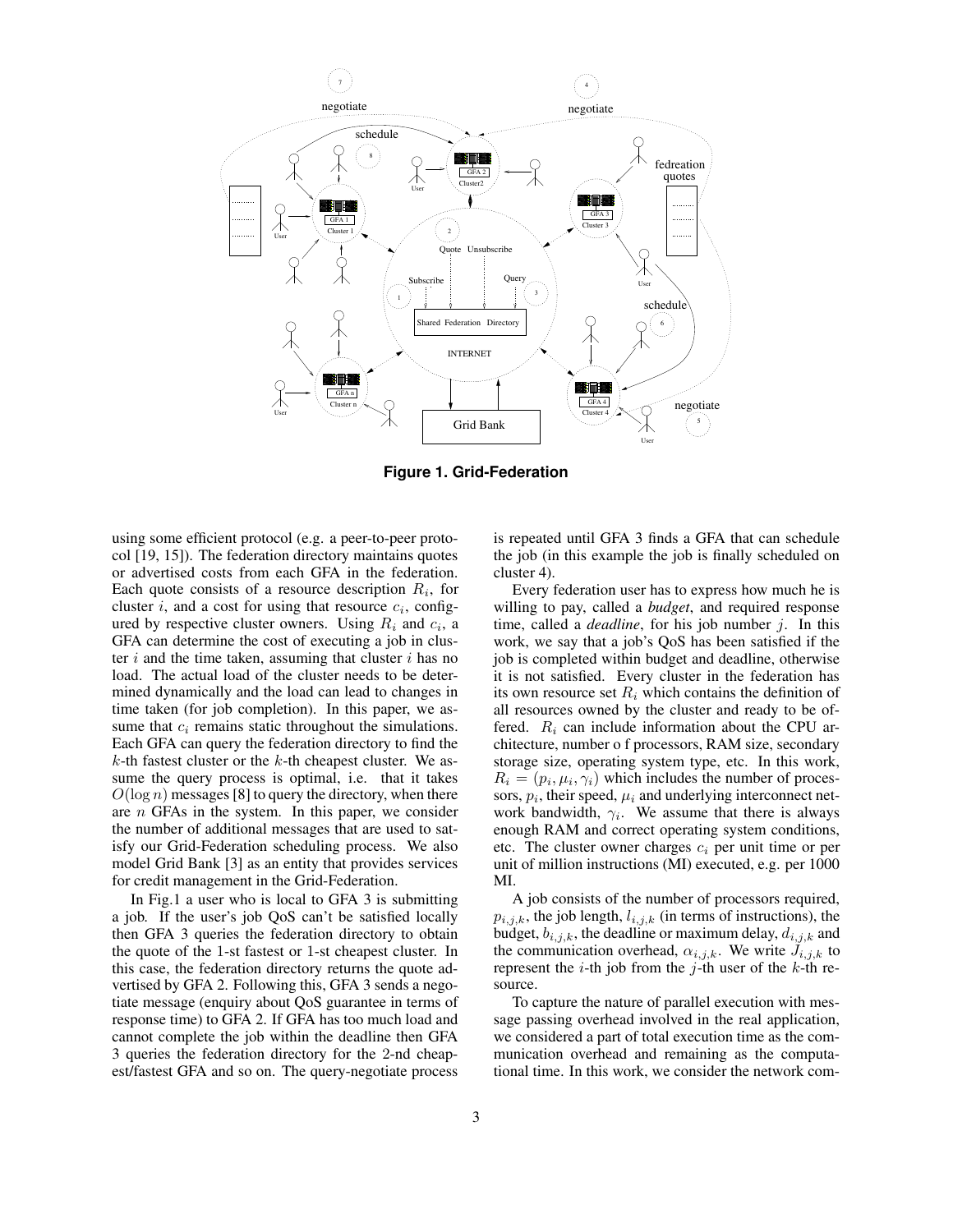munication overhead  $\alpha_{i,j,k}$  for a parallel job  $J_{i,j,k}$  to be randomly distributed over the processes. In other words, we don't consider the case e.g. when a parallel program written for a hypercube is mapped to a mesh architecture. We assume that the communication overhead parameter  $\alpha_{i,j,k}$  would scale the same way over all the clusters depending on  $\gamma_i$ . The total data transfer involved during a parallel job execution is given by

$$
\Gamma(J_{i,j,k}, R_k) = \alpha_{i,j,k} \times \gamma_k \tag{1}
$$

The time for job  $J_{i,j,k}$  =  $(p_{i,j,k}, l_{i,j,k}, b_{i,j,k}, d_{i,j,k}, \alpha_{i,j,k})$  to execute on resource  $R_m$  is

$$
D(J_{i,j,k}, R_m) = \frac{l_{i,j,k}}{\mu_m \, p_{i,j,k}} + \frac{\Gamma(J_{i,j,k}, R_k)}{\gamma_m} \tag{2}
$$

and the associated cost is

$$
B(J_{i,j,k}, R_m) = c_m \frac{l_{i,j,k}}{\mu_m \, p_{i,j,k}}.
$$
 (3)

If  $s_{i,j,k}$  is the time that  $J_{i,j,k}$  is submitted to the system then the job must be completed by time  $s_{i,j,k}$  +  $d_{i,j,k}$ .

## **2.2 QoS driven resource allocation algorithm for Grid-Federation**

We consider a deadline and budget constrained (DBC) scheduling algorithm, or cost-time optimization scheduling. The federation user can specify any one of the following optimization strategies for their jobs:

- optimization for time  $(OFT)$  give minimum possible response time within the budget limit;
- optimization for cost  $(OFC)$  give minimum possible cost within the deadline.

For each job that arrives at a GFA, called the local GFA, the following is done:

- 1. Set  $r = 1$ .
- 2. If OFT is required for the job then query the federation directory for the  $r$ -th fastest GFA; otherwise OFC is required and the query is made for the  $r$ -th cheapest GFA. Refer to the result of the query as the remote GFA.
- 3. The local GFA sends a message to the remote GFA, requesting a guarantee on the time to complete the job.
- 4. If the remote GFA confirms the guarantee then the job is sent, otherwise  $r := r + 1$  and the process iterates through step 2.

Recall that we assume each query takes  $O(\log n)$ messages and hence in this work we use simulation to study how many times the iteration is undertaken, on a per job basis and on a per GFA basis. The remote GFA makes a decision immediately upon receiving a request as to whether it can accept the job or not. If the job's QoS parameters cannot be satisfied (after iterating up to the greatest  $r$  such that GFA could feasibly complete the job) then the job is dropped.

Effectively, for job  $J_{i,j,k}$  that requires OFC then GFA  $m$  with  $R_m$  is chosen such that  $B(J_{i,j,k}, R_m) = \min_{1 \le m' \le n} \{B(J_{i,j,k}, R_{m'})\},$ and  $D(J_{i,j,k}, R_m) \leq s_{i,j,k} + d_{i,j,k}$ . Similarly, for OFT then GFA m is chosen such that  $D(J_{i,j,k}, R_m) = \min_{1 \le m' \le n} \{D(J_{i,j,k}, R_{m'})\},$  and  $B(J_{i,j,k}, R_m) \leq b_{i,j,k}.$ 

# **2.3 User budget and deadline**

While our simulations in the next section use trace data for job characteristics, the trace data does not include user specified budgets and deadlines on a per job basis. In this case we are forced to fabricate these quantities and we include the models here.

For a user,  $j$ , we allow each job from that user to be given a budget (using Eq. 3),

$$
b_{i,j,k} = 2 \times B(J_{i,j,k}, R_k). \tag{4}
$$

In other words, the total budget of a user over simulation is unbounded and we are interested in computing the budget that is required to schedule all of the jobs.

Also, we let the deadline for job  $i$  (using Eq. 2) be

$$
d_{i,j,k} = 2 \times D(J_{i,j,k}, R_k). \tag{5}
$$

In other words, we assign two times the value of total budget and deadline for the given job, as compared to the expected budget spent and response time on the originating resource.

#### **3 Experiments and analysis**

#### **3.1 Workload and resource methodology**

We used trace based simulation to evaluate the effectiveness of the proposed system and the QoS provided by the resource allocation algorithm. The workload trace data was obtained from [1]. The trace contained real time workload of various resources/supercomputers that are deployed at the Cornell Theory Center (CTC SP2), Swedish Royal Institute of Technology (KTH SP2), Los Alamos National Lab (LANL CM5), LANL Origin 2000 Cluster (Nirvana) (LANL Origin), NASA Ames (NASA iPSC) and San-Diego Supercomputer Center (SDSC Par96, SDSC Blue, SDSC SP2) (See Table 1). The workload trace is a record usage data about collection of parallel jobs that were submitted to various resource facilities. Every job arrives, is allocated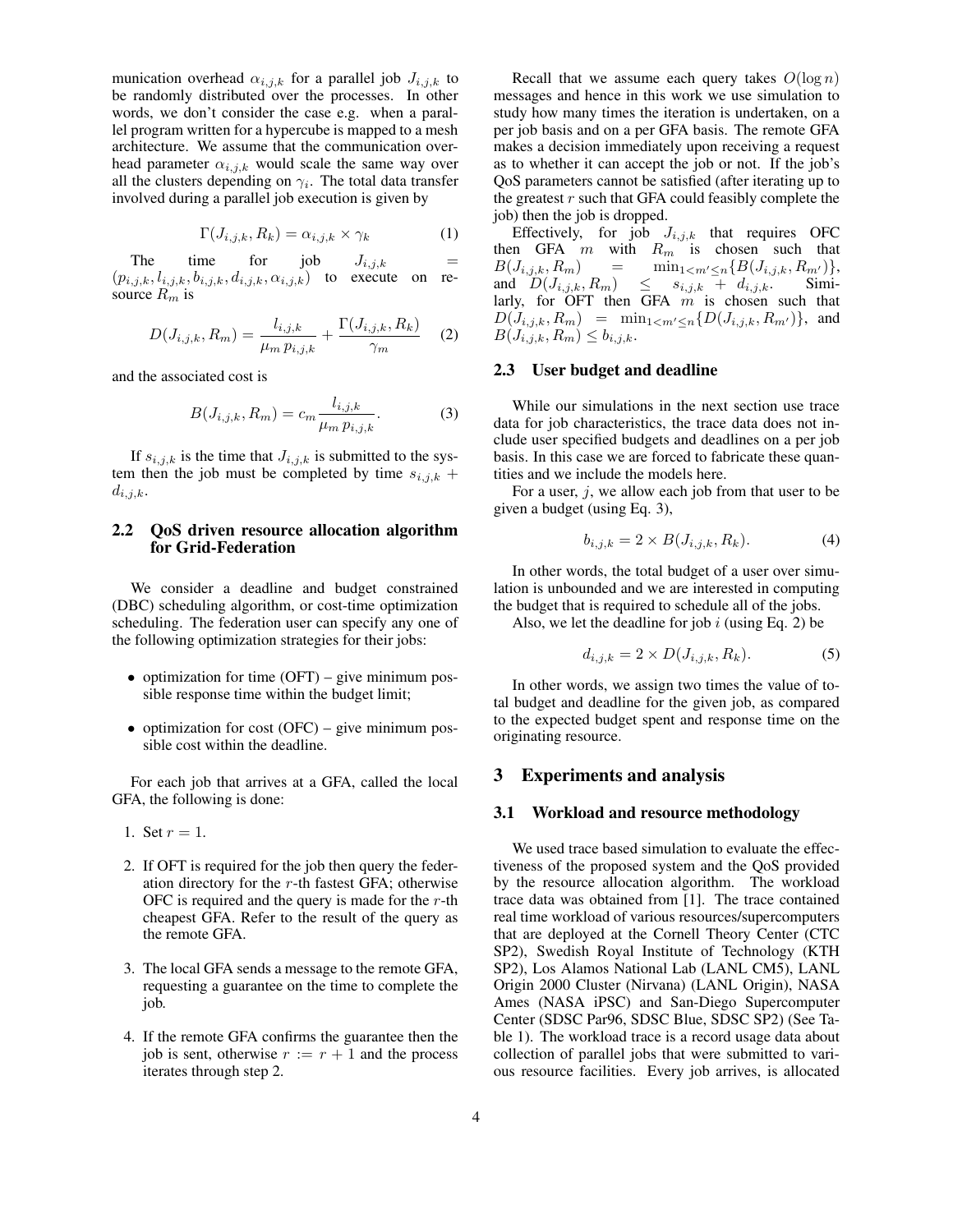| Index        | Resource            | <b>Trace Date</b> | Processors | <b>MIPS</b> | Jobs    | Quote(Price) | Network   |
|--------------|---------------------|-------------------|------------|-------------|---------|--------------|-----------|
|              | <b>Cluster Name</b> |                   |            | (rat-       |         |              | Bandwidth |
|              |                     |                   |            | ing)        |         |              | (Gb/Sec)  |
|              | CTC SP <sub>2</sub> | June96-May97      | 512        | 850         | 79.302  | 4.84         |           |
|              | KTH SP2             | $Sep96-Aug97$     | 100        | 900         | 28,490  | 5.12         | 1.6       |
|              | LANL CM5            | $Oct94-Sep96$     | 1024       | 700         | 201.387 | 3.98         |           |
|              | LANL Origin         | Nov99-Apr2000     | 2048       | 630         | 121.989 | 3.59         | 1.6       |
|              | NASA iPSC           | $Oct93-Dec93$     | 128        | 930         | 42,264  | 5.3          |           |
| <sub>0</sub> | SDSC Par96          | $Dec95-Dec96$     | 416        | 710         | 38,719  | 4.04         |           |
|              | SDSC Blue           | Apr2000-Jan2003   | 1152       | 730         | 250,440 | 4.16         |           |
|              | SDSC SP2            | Apr98-Apr2000     | 128        | 920         | 73,496  | 5.24         |           |

**Table 1. Workload and Resource Configuration**

one or more processors for a period of time, and then leaves the system. Further, every job in the workload has associated arrival time, indicating when it was submitted to the scheduler for consideration. As the experimental trace data [1] does not include details about the network communication overhead involved for different jobs, we artificially introduced the communication overhead element as 10% of the total parallel job execution time. The simulator was implemented using Grid-Sim [7] toolkit that allows modeling and simulation of distributed system entities for evaluation of scheduling algorithms. To enable parallel workload simulation with GridSim, we extended existing GridSim's Alloc Policy and Space Shared entities.

Our simulation environment models the following basic entities in addition to existing entities in GridSim:

- local user population models the workload obtained from trace data;
- GFA generalized RMS system;
- GFA queue placeholder for incoming jobs from local user population and the federation;
- GFA shared federation directory simulates an efficient distributed query process such as peer-topeer.

For evaluating the QoS driven resource allocation algorithm, we assigned synthetic QoS specification to each resource including the Quote value (Price that cluster owner charges for service), having varying MIPS rating and underlying network communication bandwidth. The simulation experiments were conducted by utilizing workload trace data over the total period of two days (in simulation units) at all the resources. We consider following resource sharing environment for our experiments:

- independent resource Experiment 1;
- federation without economy Experiment 2;
- federation with economy Experiments 3, 4 and 5.

## **3.2 Experiment 1 – independent resources**

In this experiment the resources were modeled as an independent entity (without federation). All the workload submitted to a resource is processed and executed locally (if possible). In Experiment 1 and 2 we consider, if the user request can not be served within requested deadline, then it is rejected otherwise it is accepted. During Experiment 1 and 2, we evaluate the performance of a resource in terms of average resource utilization (amount of real work that resource does over the simulation period excluding the queue processing and idle time), job acceptance rate (total percentage of job accepted) and conversely the job rejection rate (total percentage of job rejected). The result of this experiment can be found in Table 2.

#### **3.3 Experiment 2 – with federation**

In this experiment, we analyzed the workload processing statistics of various resources when they are part of the Grid-Federation but do not use an economic model. In this case the workload assigned to a resource can be processed locally. In case a local resource is not available then online scheduling is performed that considers the resources in the federation in decreasing order of their computational speed. We also quantify the jobs depending on whether they are processed locally or migrated to the federation. Table 3 describes the result of this experiment.

## **3.4 Experiment 3 – with federation and economy**

In this experiment, we study the computational economy metaphor in the Grid-Federation. In order to study economy based resource allocation mechanism, it was necessary to fabricate user budgets and job deadlines. As the trace data does not indicate these QoS parameters, so we assigned them using Eqs. 4,5 to all the jobs across the resources. We performed the experiment under three scenarios:

- all users seek OFC;
- 50% seek OFC 50% seek OFT;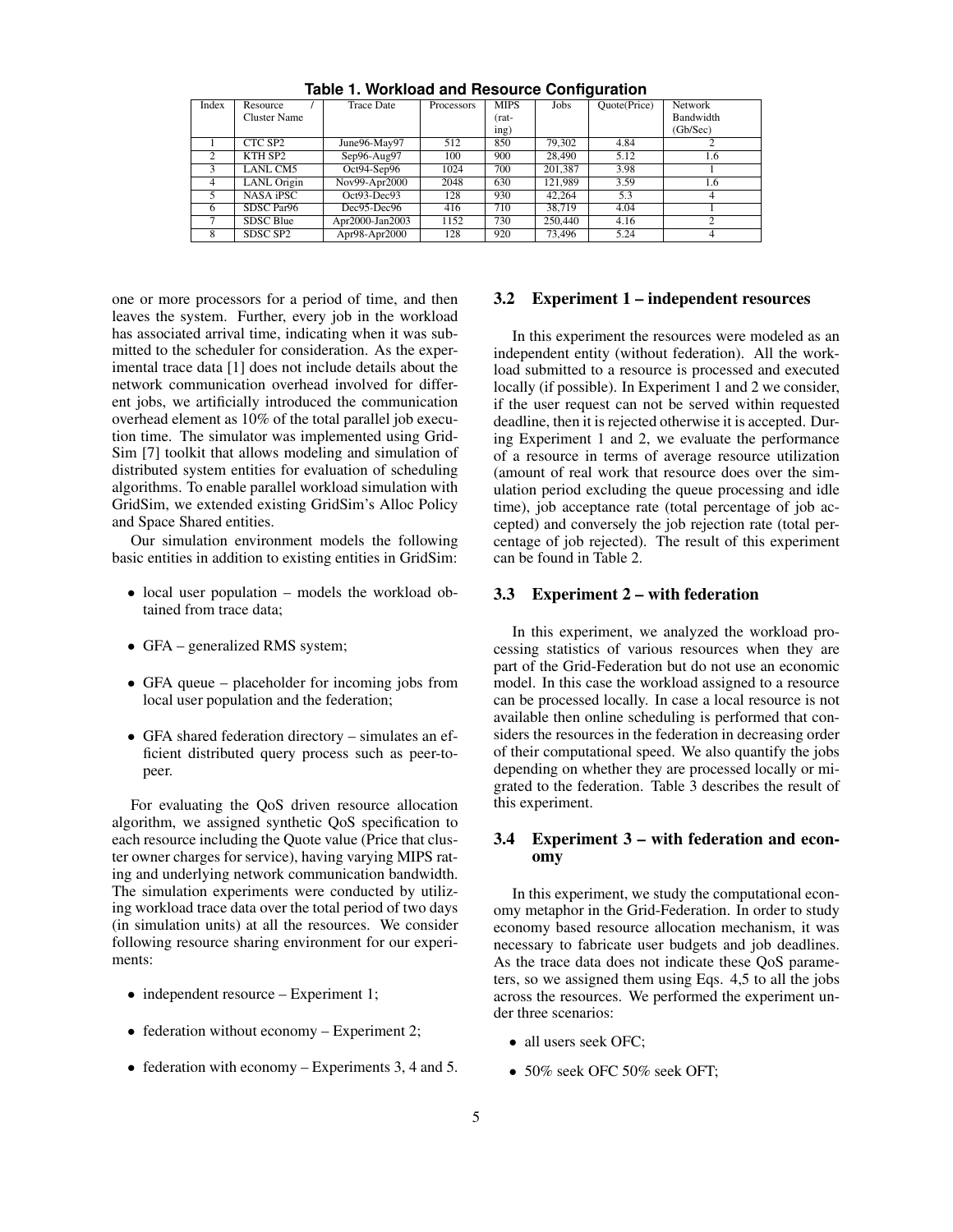| Index          | Resource<br>Cluster Name | Average<br>Resource<br><b>Utilization</b><br>$(\%)$ | Total Job | Total Job Ac-<br>cepted $(\% )$ | Total Job Re-<br>$\text{jected}(\%)$ |
|----------------|--------------------------|-----------------------------------------------------|-----------|---------------------------------|--------------------------------------|
|                | CTC SP2                  | 53.492                                              | 417       | 96.642                          | 3.357                                |
| 2              | KTH SP2                  | 50.06438                                            | 163       | 93.865                          | 6.134                                |
| 3              | LANL CM5                 | 47.103                                              | 215       | 83.72                           | 16.27                                |
| $\overline{4}$ | LANL Origin              | 44.55013                                            | 817       | 93.757                          | 6.24                                 |
| .5             | NASA iPSC                | 62.347                                              | 535       | 100                             | $\Omega$                             |
| 6              | SDSC Par96               | 48.17991                                            | 189       | 98.941                          | 1.058                                |
| 7              | SDSC Blue                | 82.08857                                            | 215       | 57.67                           | 42.3255                              |
| 8              | SDSC SP2                 | 79.49243                                            | 111       | 50.45                           | 49.54                                |

**Table 2. Workload Processing Statistics (Without Federation)**

• all users seek OFT.

Fig.3 and 4 describes the result of this experiment.

# **3.5 Experiment 4 – message complexity with respect to jobs**

In this experiment, we consider total incoming and outgoing messages at all GFA's. The various message type includes negotiate, reply, job-submission (messages containing actual job) and job-completion (message containing job output). We quantify the number of local messages (sent from a GFA to undertake a local job scheduling) and remote messages (received at a GFA to schedule a job belonging to a remote GFA in the federation). The experiment was conducted for the same user populations as explained in experiment 3. Fig.5 describes the result of this experiment.

# **3.6 Experiment 5 – message complexity with with respect to system size**

This experiment measures the system's performance in terms of the total message complexity involved as the system size grows from 10 to 50. In this case, we consider the average, max and min number of messages (sent/recv) per Job basis. Note that, in case  $n$  messages are undertaken to schedule a job then it involves traversing (if  $n > 2$  then  $(n-2)/2$ , else  $n/2$ ) entries of the GFA list. To accomplish larger system size, we replicated our existing resources accordingly (shown in Table 1). The experiment was conducted for the same user populations as explained in experiment-3. Fig.6 and 7 describes the result of this experiment. The Java based simulation tool prohibited us from scaling the system further.

#### **3.7 Results and observations**

During experiment 1 we observed that 5 out of 8 resources remained underutilized (less than 60%). During experiment 2, we observed that overall resource utilization of most of the resources increased as compared to experiment 1 (when they were not part of the federation), for instance resource utilization of CTC SP2 increased from 53.49% to 87.15%. The same trends can



(a) Average resource utilization (%) vs. resource name



(b) No. of jobs vs. resource name

# **Figure 2. Resource utilization and job migration plot**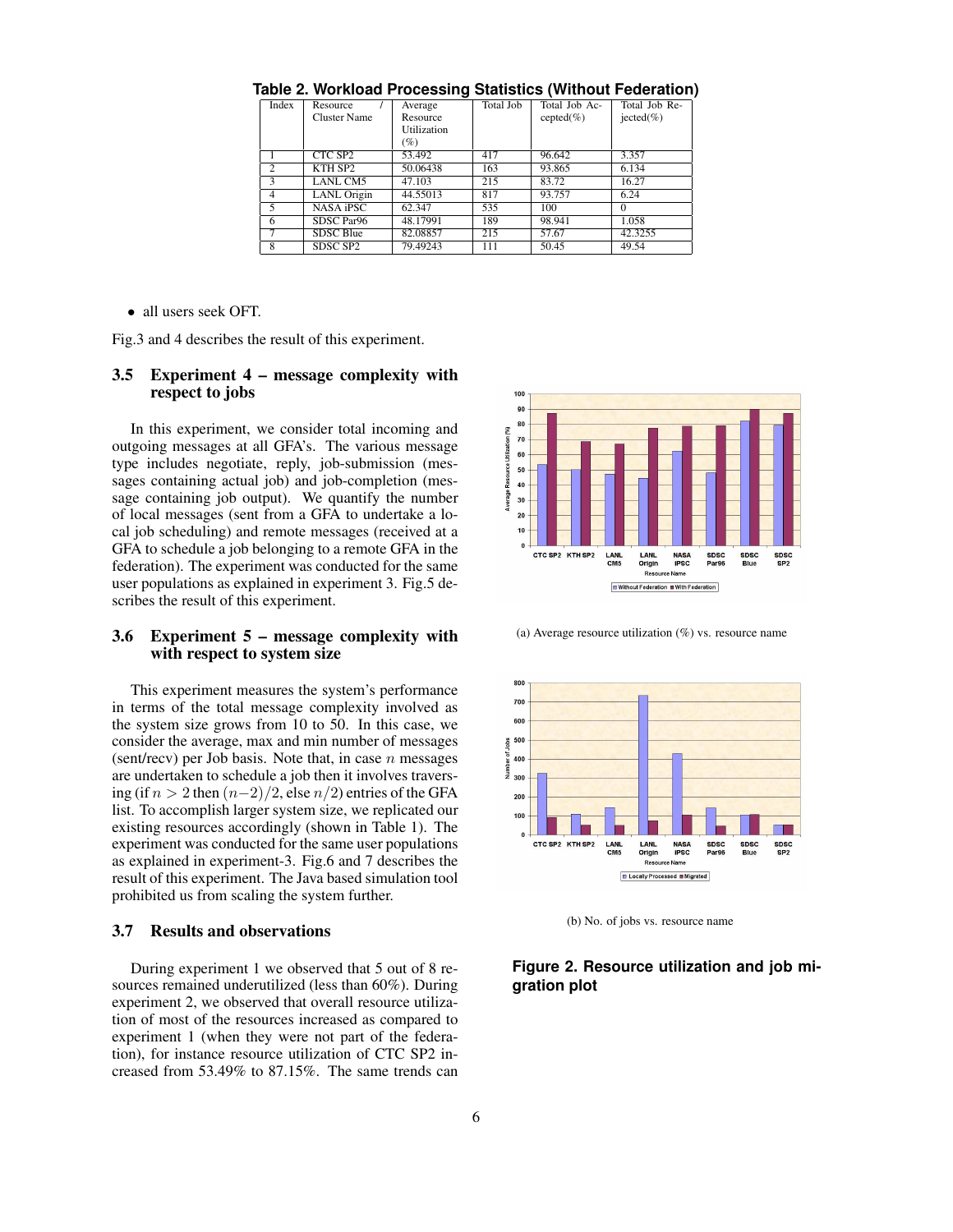| Resource<br>Cluster Name | Average<br>Resource<br>Utilization<br>$(\%)$ | Total<br>Job | Job<br>Total<br>$Accepted(\%)$ | Total<br>Job<br>-Re<br>$\text{jected}(\%)$ | of<br>No.<br>Jobs<br>Processed<br>Locally | of<br>No.<br>Jobs Mi-<br>grated to<br>Federa-<br>tion | of<br>No.<br>Remote<br>jobs<br>processed |
|--------------------------|----------------------------------------------|--------------|--------------------------------|--------------------------------------------|-------------------------------------------|-------------------------------------------------------|------------------------------------------|
| CTC SP2                  | 87.15                                        | 417          | 100                            | $\Omega$                                   | 324                                       | 93                                                    | 72                                       |
| KTH SP2                  | 68.69                                        | 163          | 99.38                          | 0.61                                       | 110                                       | 52                                                    | 35                                       |
| LANL CM5                 | 67.20                                        | 215          | 90.69                          | 9.30                                       | 145                                       | 50                                                    | 70                                       |
| LANL Origin              | 77.62                                        | 817          | 98.89                          | 1.10                                       | 733                                       | 75                                                    | 81                                       |
| NASA iPSC                | 78.73                                        | 535          | 99.81                          | 0.18                                       | 428                                       | 106                                                   | 129                                      |
| SDSC Par96               | 79.17                                        | 189          | 100                            | $\Omega$                                   | 143                                       | 46                                                    | 30                                       |
| SDSC Blue                | 90.009                                       | 215          | 98.60                          | 1.39                                       | 105                                       | 107                                                   | 77                                       |
| SDSC SP2                 | 87.285                                       | 111          | 97.29                          | 2.70                                       | 54                                        | 54                                                    | 89                                       |
|                          |                                              |              |                                |                                            |                                           |                                                       |                                          |

**Table 3. Workload Processing Statistics (With Federation)**

be observed for other resources too (refer to Fig.2(a)). There was an interesting observation regarding migration of the jobs between the resources in the federation (load-sharing). This characteristic was evident at all the resources including CTC SP2, KTH SP2, NASA iPSC etc. At CTC, which had total 417 jobs to schedule, we observed that 324 (refer to Table 3 or Fig.2(b)) of them were executed locally while the remaining 93 jobs migrated and executed at some remote resource in the federation. Further, CTC executed 72 remote jobs, which migrated from other resources in the federation.

The federation based load-sharing also lead to a decrease in the total job rejection rate, this can be observed in case of resource SDSC Blue where the job rejection rate decreased from 42.32% to 1.39%. Note that, the average job acceptance rate, over all resources in the federation, increased from 90.30% (without federation) to 98.61% (with federation). Thus, for the given job trace, it is preferable to make use of more resources, i.e. to migrate jobs. In other words, the job trace shows the potential for resource sharing to increase utilization of the system.

In experiment 3, we measured the computational economy related behavior of the system in terms of its supply-demand pattern, resource owner's incentive (earnings) and end-user's QoS constraint satisfaction (average response time and average budget spent) with varying user population distribution profiles. We study the relationship between resource owner's total incentive and end-user's population profile. The total incentive earned by different resource owners with varying user population profile can be seen in Fig.3(b). The result shows as expected that the owners (across all the resources) got more incentive when users sought OFT (Total Incentive  $2.31 \times 10^9$  Grid Dollars) (scenario-3) as compared to OFC (Total Incentive  $2.12 \times 10^9$  Grid Dollars) (scenario-1). During OFT, we observed that there was a uniform distribution of the jobs across all the resources (refer to Fig.3(a)) and every resource owner got some incentive. While during OFC, we observed a nonuniform distribution of the jobs in the federation (refer to Fig.3(a)). We observed that the resources including CTC SP2, LANL CM5, LANL Origin, SDSC par96 and SDSC Blue earned significant incentives. This can also



(a) Average resource utilization (%) vs. resource name



(b) Total incentive (grid dollars) vs. resource name

#### **Figure 3. Supply and demand pattern plot**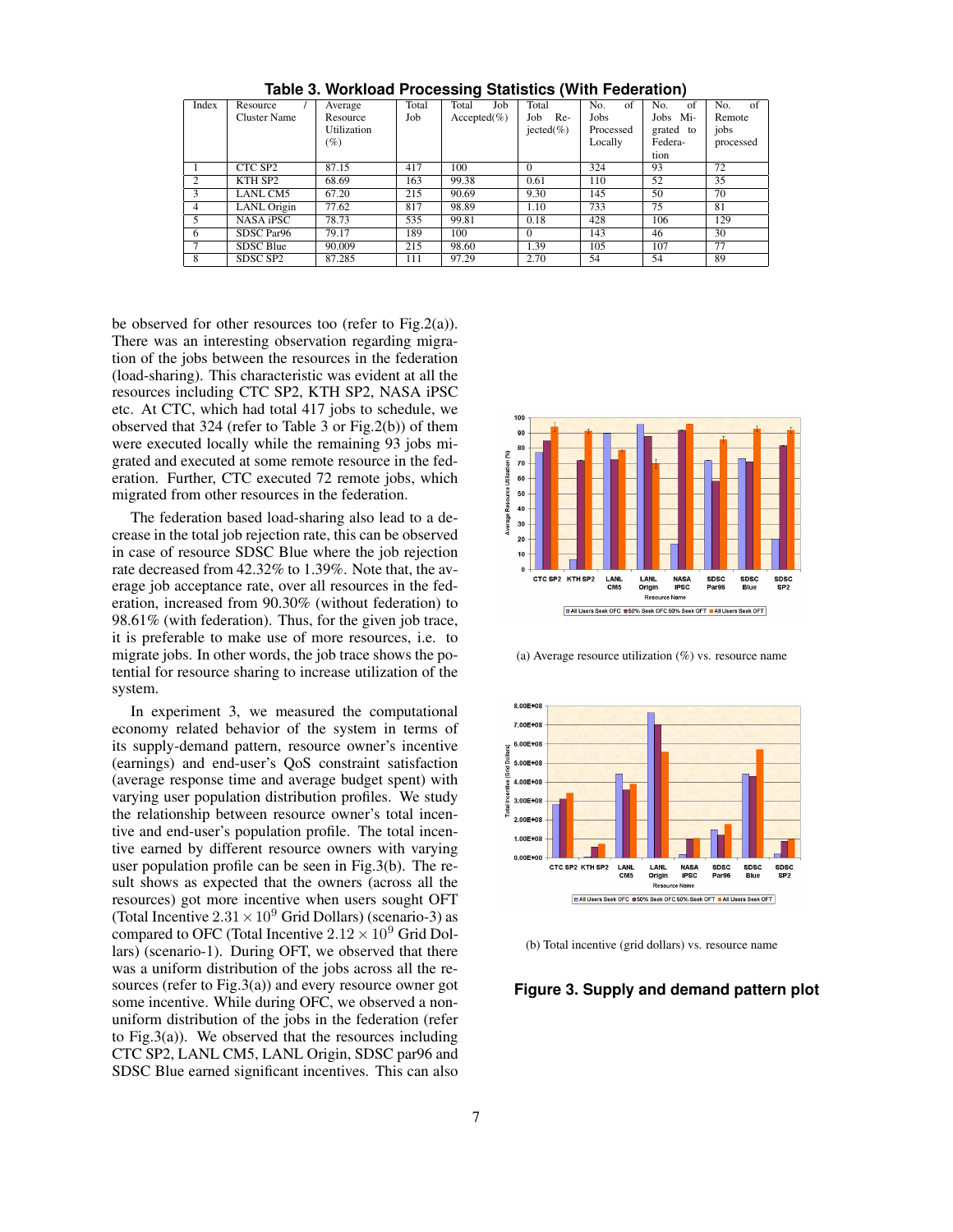be observed in their resource utilization statistics (refer to Fig.3(a)). However, the faster resources (e.g. KTH SP2, NASA iPSC and SDSC SP2) remained largely underutilized and did not get significant incentives. This is the worst case scenario in terms of the resource owner's incentive across all the resources.

Furthermore, the results indicate an imbalance between the resource supply and demand pattern. As the demand was high for the cost-effective resources compared to the time-effective resources, these timeeffective resources remained largely underutilized. In this case, the majority of the jobs were scheduled on the cost-effective computational resources(LANL CM5, LANL Origin, SDSC Par96 and SDSC Blue). Although, with even user population distribution (during scenario-2) all the resource owners across the federation received incentive (Total Incentive  $2.16 \times 10^9$  Grid Dollars) and had better resource utilization (refer to Fig.3(a)). This scenario shows a balance in the resource supply and demand pattern. Thus, we conclude that resource supply (number of resource providers) and demand (number of resource consumers and QoS constraint preference) pattern can determine the resource owner's overall incentive and his resource usage scenario.

We measured end-users QoS satisfaction in terms of the average response time and the average budget spent under OFC and OFT. We observed that the end-users received better average response times (excluding rejected jobs) when they sought OFT (scenario-3) for their jobs as compared to OFC (scenario-1). At LANL Origin (excluding rejected jobs) the average response time for the users was  $7.865 \times 10^3$  simulation seconds (scenario-1) which reduced to  $6.201 \times 10^3$  for OFT. The end-users spent more budget in the case of OFT as compared OFC (refer to Fig.4(b)). This shows that users get more utility for their QoS constraint parameter response time, if they are ready to spend more budget.

Note that, Fig.4(b) and 4(c) includes the expected budget spent and response time for the rejected jobs assuming they are executed on the originating resource. Fig.4(a) depicts the number of jobs rejected across various resources during economy scheduling. During this experiment, we also consider the average response time and the average budget spent at the fastest (NASA iPSC) and the cheapest resource (LANL Origin) when they are not part of the Grid-Federation (without federation). We observed that the average response time at NASA iPSC was  $1.268 \times 10^3$  (without federation) simulation seconds as compared to  $1.553 \times 10^3$  simulation seconds during OFT (as part of federation) (refer to Fig.4(b)). Accordingly, at LANL Origin the average budget spent was  $4.851 \times 10^5$  (without federation) Grid Dollars as compared to  $5.189 \times 10^5$  Grid Dollars during OFC (as part of the federation) (refer to Fig.4(c)). Clearly, this suggests that although federation-based resource sharing leads to better optimization of objective functions for the end-users across all the resources in the federation, sometimes it may be a disadvantage to the users who belong to the most efficient resources (in terms of



(a) No. of Jobs Rejected vs. resource name



(b) Average response time (simulation units) vs. resource name



(c) Average budget spent (grid dollars) vs. resource name

#### **Figure 4. Supply and demand pattern plot**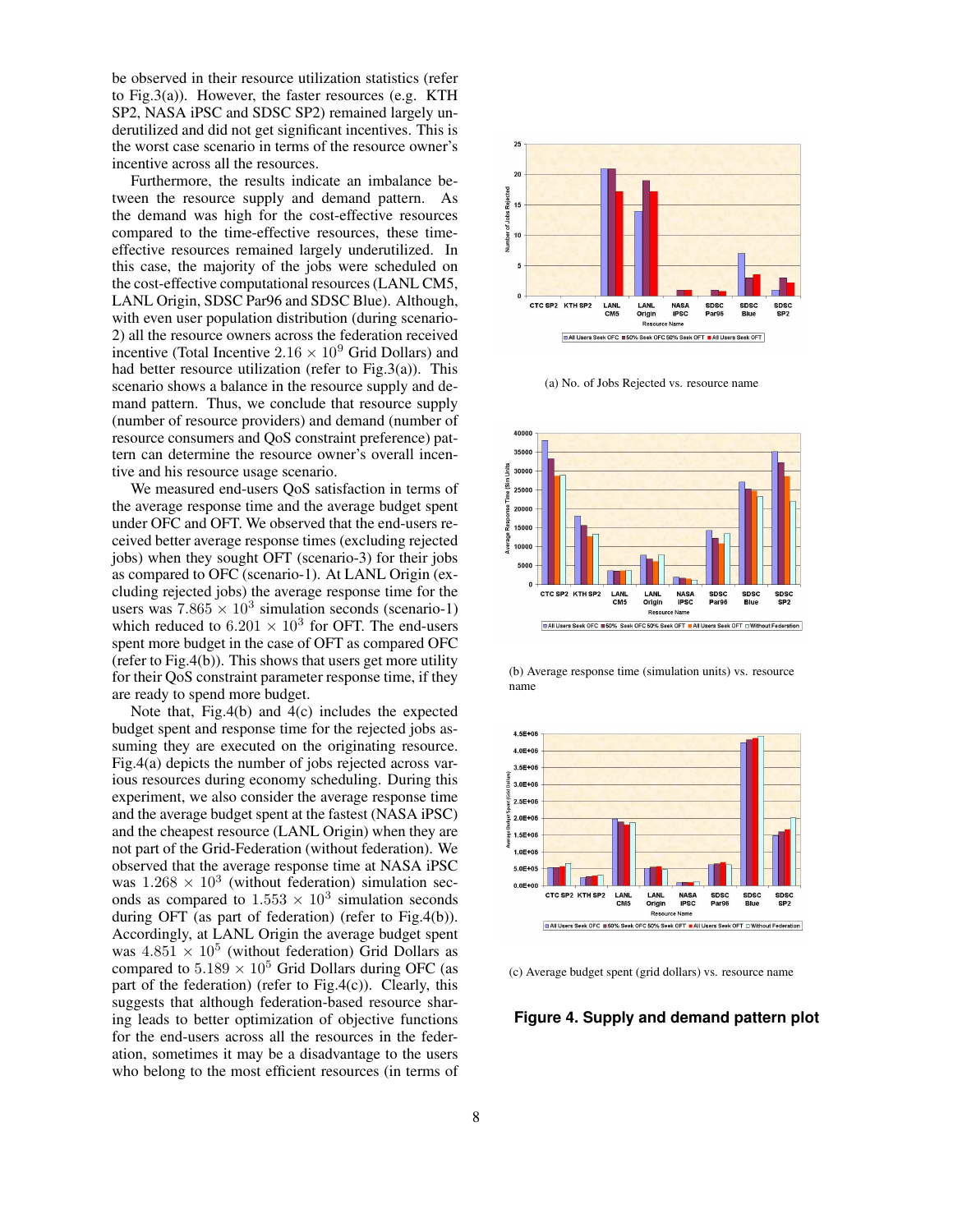

(a) No. of messages (All users seek OFC) vs. resource name



(b) No. of messages (50% seek OFC and 50% seek OFT) vs. resource name



(c) No. of messages (All users seek OFT) vs. resource name

# **Figure 5. Local and Remote message complexity plot**

time or cost).

In experiment 4, we measured the total number of messages sent and received at various GFA's in the federation with varying user population profiles. Fig.5 shows the plot of the local and remote message count at various GFAs in the federation during economy scheduling. During (Scenario-1) when all users seek OFC, we observed that resource LANL Origin received maximum remote messages  $(6.407 \times 10^3$  messages) (refer to Fig.5(a)) followed with LANL CM5 ( the second cheapest). LANL Origin offers the least cost, so in this case every GFA in the federation attempted to migrate their jobs to LANL Origin, hence leading to increased inflow of the remote messages. While during (Scenario-3) when all users seek OFT, we observed maximum number of remote messages at the resource NASA iPSC (refer to Fig.5(c)) followed by SDSC SP2 (the second fastest). Since, these resources were time-efficient, therefore all the GFAs attempted to transfer their jobs to them. The total messages involved during this case was  $1.964 \times 10^4$  as compared to  $1.024 \times 10^4$  during OFC. This happened because the resources LANL Origin and LANL CM5 had 2048 and 1024 computational nodes and a fewer number of negotiation messages were undertaken between GFA's for the job scheduling. During (Scenario-2) when 50% seek OFC and 50% seek OFT, we observed uniform distribution of local and remote messages across the federation (refer to Fig.5(b)). Hence, this suggests that the resource supply and demand pattern directly determines the total number of messages undertaken for the job scheduling in the computational economy based grid-system.

In experiment 5, we measured the proposed system's scalability with increasing numbers of resource consumers and resource providers. The first part of this experiment is concerned with measuring the average number of messages required to schedule a job in the federation as the system scales. We observed that at a system size of 10, OFC scheduling required an average 5.55 (refer to Fig.6(a)) messages as compared to 10.65 for OFT (refer to Fig.6(c)). As the system scaled to 50 resources, the average message complexity per job increased to 17.38 for OFC as compared to 41.37 during OFT. This suggests that OFC job scheduling required less number of messages than OFT job scheduling, though we need to do more work to determine whether this is due to other factors such as budgets/deadlines assigned to jobs.

From figure 6, note that the average message count grows relatively slowly to an exponential growth in the system size. Thus, we can expect that the average message complexity of the system is scalable to a large system size. More analysis is required to understand the message complexity in this case. However, the maximum message count suggests the some parts of the system are not scalable and we need to do more work to avoid these worst cases, e.g. by incorporating more intelligence into the shared federation directory.

Overall, we averaged the budget spent for all users in the federation during OFC and without federation (in-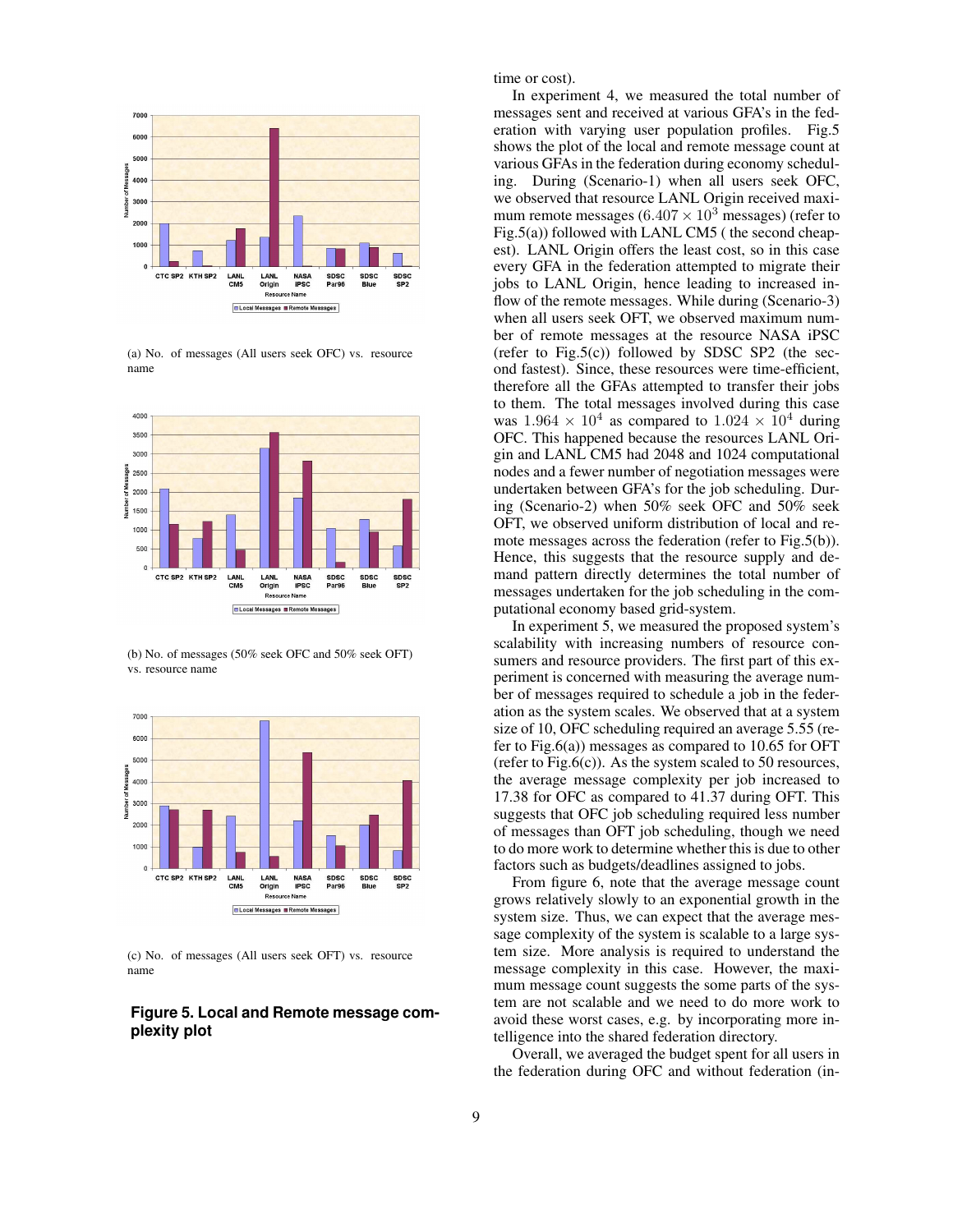

(a) No. of messages per job (All users seek OFC) vs. system size



(b) No. of messages per job (50% seek OFC and 50% seek OFT) vs. system size



(c) No. of messages per job (All users seek OFT) vs. system size

## **Figure 6. Average message complexity per job with increasing system size**

dependent resources). We observed that during OFC, average budget spent was  $8.874 \times 10^5$  grid dollars (we included the expected budget spent of rejected jobs on the originating resource) as compared to  $9.359 \times 10^5$ during without federation. However, at most popular resource (LANL Origin) the average budget spent for local users during OFC was  $5.189 \times 10^5$  as compared to  $4.851 \times 10^5$  during without federation. Similarly, we averaged the response time for all users in the federation during OFT and without federation. We observed that during OFT, average response time was  $1.171 \times 10^4$  simulation units (we included the expected response time of rejected jobs on the originating resource ) as compared to  $1.207 \times 10^4$  during without federation. But at the most popular resource (NASA iPSC) the average response time for local users during OFT was  $1.553 \times 10^3$ as compared to  $1.268 \times 10^3$  during without federation. Clearly, this suggests that while some users that are local to the popular resources can experience higher cost or longer delays during the federation based resource sharing but the overall users' QoS demands across the federation are better met.

# **4 Conclusion**

We proposed a new computational economy based distributed cluster resource management system called Grid-Federation. The federation uses agents that maintain and access a shared federation directory of resource information. A cost-time scheduling algorithm was applied to simulate the scheduling of jobs using iterative queries to the federation directory. Our results show that, while the users from popular (fast/cheap) resources have increased competition and therefor a harder time to satisfy their QoS demands, in general the system provides an increased ability to satisfy QoS demands over all users. The result of the QoS based resource allocation algorithm indicates that the resource supply and demand pattern affects resource provider's overall incentive. Clearly, if all users are seeking either time or cost optimization then the slowest or most expensive resource owners will not benefit as much. However if there is a mix of users, some seeking time and some seeking cost optimization then all resource providers gain some benefit from the federation. In our future work we will study to what extent the user profile can change and how pricing polices for resources leads to varied utility of the system. We will also study how the shared federation directory can be dynamically updated with these pricing policies which can lead to co-ordinated QoS scheduling.

We analyzed how the resource supply and demand pattern affects the system scalability/performance in terms of total message complexity. In general, the costtime scheduling heuristic does not lead to excessive messages, i.e. to excessive directory accesses and we expect the system to be scalable. However it is clear that popular resources can become bottlenecks in the system and so we intend to research ways to avoid such bottle